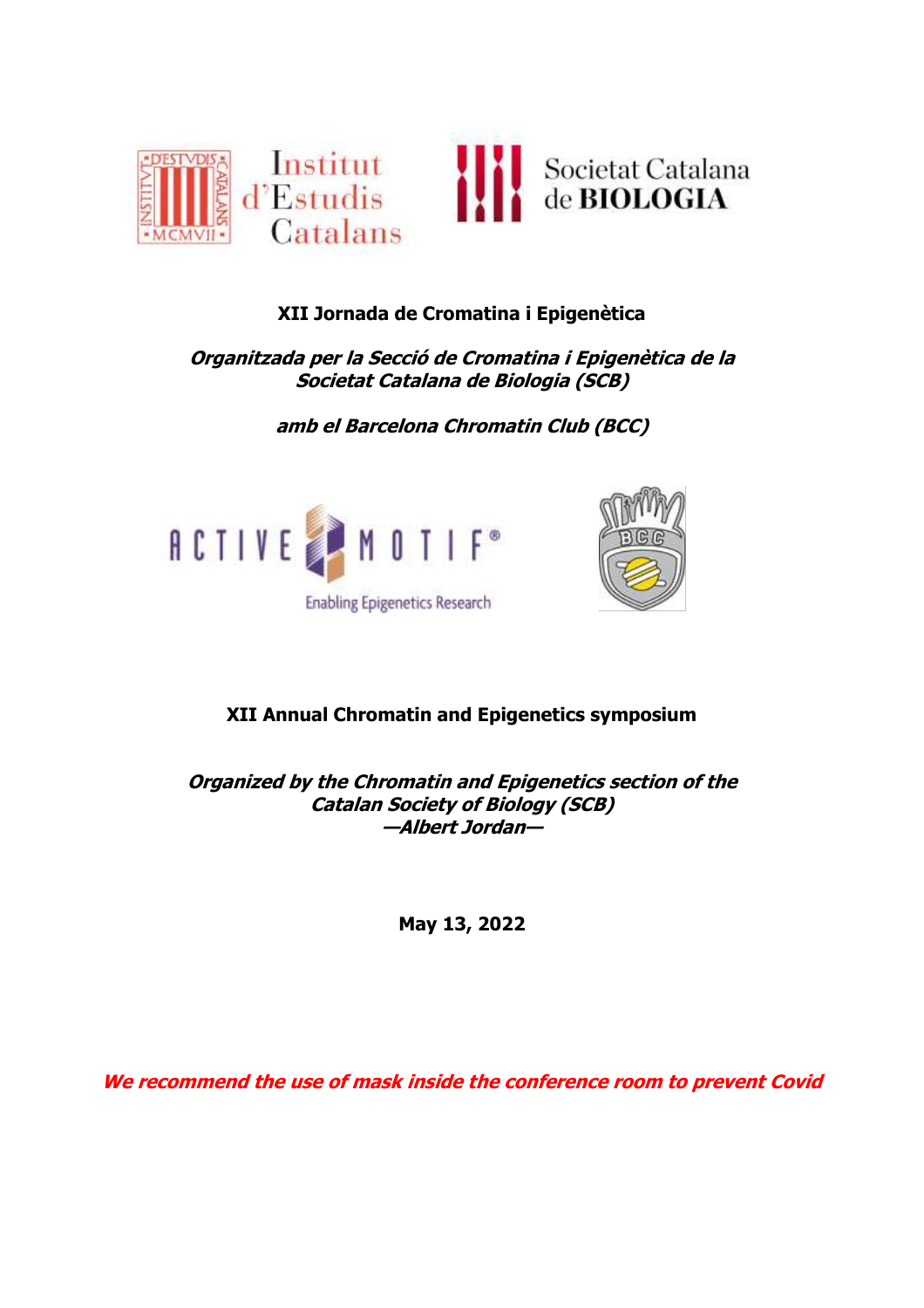## **PROGRAM**

# **9:00 Registration**

# **9:20 Opening**

**Session I.** Chair: **David Monk** (Univ. East Anglia))

| $9:30-9:50$<br><b>Manel Esteller (IJC)</b><br>Epigenetics and epitranscriptomics in cancer                                                                       | $15min + 5$ |
|------------------------------------------------------------------------------------------------------------------------------------------------------------------|-------------|
| 9:50-10:10<br><b>Aurora Ruíz-Herrero (UAB)</b><br>Evolving chromatin - rewiring genomic interactions                                                             | $15min + 5$ |
| 10:10-10:30<br><b>Sara Sánchez</b> (FSJD)<br>Chromatin remodeling in Ewing Sarcoma                                                                               | $15min + 5$ |
| <b>10:30-10:40</b> Short talk 1<br><b>Jia Liang Sun Wang (IRB)</b><br>The autophagic protein TP53INP2 goes to chromatin                                          | $8min + 2$  |
| <b>10:40-10:50 Short talk 2</b><br><b>Mireia Ramos-Rodríguez (UPF)</b><br>Noncoding regulatory functions in β-cell derived neuroendocrine tumors                 | $8min + 2$  |
| 10:50-11:00 Short talk 3<br><b>Anna Oncins Suñol (CRG)</b><br>Mantle Cell Lymphoma-associated translocations are related to global genome topology<br>disruption | $8min + 2$  |

# **11:00-11:30 Coffee break and poster session**

# Session II. *Chair: Tanya Vavouri (IJC)*

# **11:30-11:50 15min +5 Bernhard Payer** (CRG) A controlled sequence of X-chromosome inactivation and reactivation defines meiotic potential of female mouse in vitro germ cells

# **11:50-12:10 15min +5 Guillermo Vicent** (IBMB-CSIC)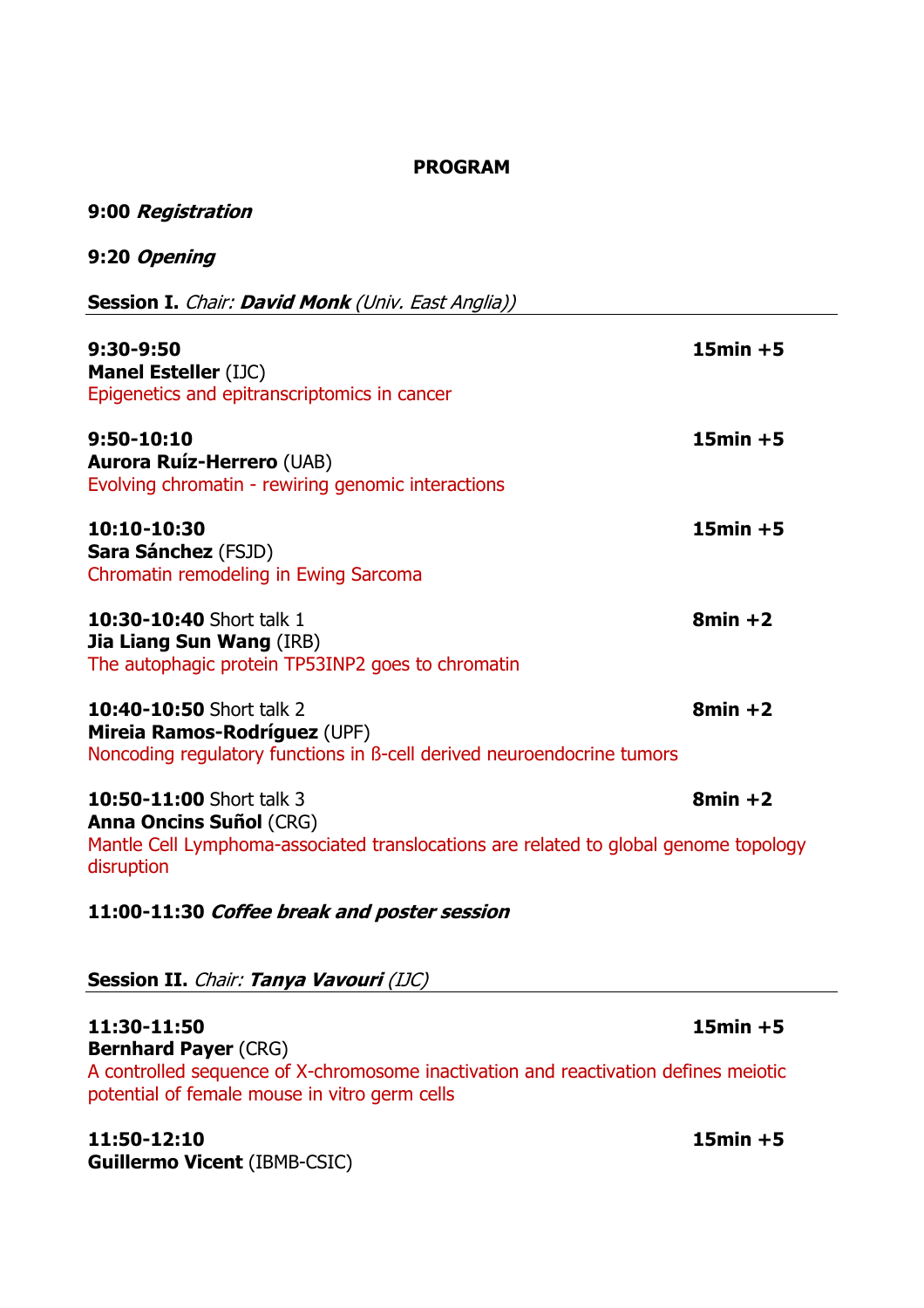Role of extracellular matrix and cell-cell contacts on genome structure and function in breast cancer cells

**12:10-12:30 15min +5 Ferran Azorin** (IBMB-CSIC, IRB) Linker histones function in *Drosophila* embryogenesis **12:30-12:40** Short talk 4 **8min +2 Miriam Acosta** (UB) Association of epigenetic markers in peripheral blood and suicidal attempts in bipolar

**12:40-12:50** Short talk 5 **8min +2 Mariona Latorre** (FIDMAG)

FKBP5 methylation patterns: cortical thickness and clinical correlates in schizophrenia

**12:50-13:00** Short talk 6 **8min +2 Mireia Labrador Isern** (IRB) Deciphering correlations between DNA methylation, nucleosome positioning, gene expression and 3D chromatin structure using Saccharomyces cerevisiae

**13:00-13:10** Short talk 7 **8min +2 David Corujo García** (IJC) MacroH2A1.2 and macroH2A2 modulate the response of cancer cells to innate immune signals involving changes in chromatin architecture and enhancer activation

## **13:10-14:30 Lunch break and poster session**

## **Session III.** Chair: **Bernhard Payer** (CRG)

**14:30-14:50 15min +5 Albert Jordan** (IBMB-CSIC) Human histone H1 variants distribution and influence on 3D genome conformation

**14:50-15:10 15min +5 Direna Alonso Curbelo** (IRB) Epigenetic control of tissue plasticity in pancreatic regeneration and tumorigenesis

**15:10-15:30 15min +5 Cristina Moreta** (UB) A chromatin-based loss-of-function approach identified novel targets to overcome chemoresistance in colorectal cancer

**15:30-15:50 15min +5 Josep Jimenez** (UB) Epigenetics in pediatric obesity: The Snowball Paradigm

disorder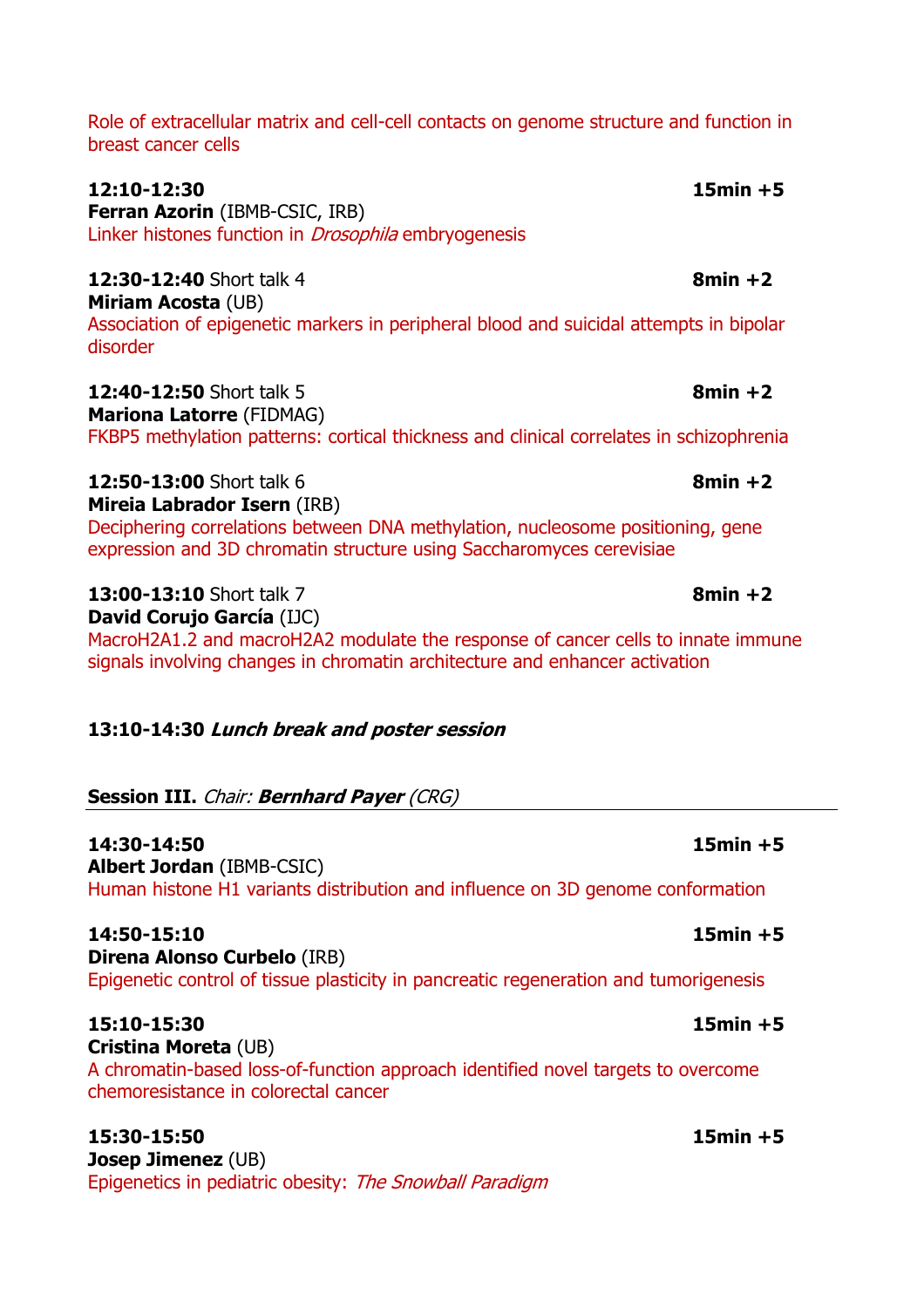# **15:50-16:20 Coffee break and poster session**

| <b>Session IV. Chair: Roni Wright (UIC)</b>                                                                                                                                                                                               |             |
|-------------------------------------------------------------------------------------------------------------------------------------------------------------------------------------------------------------------------------------------|-------------|
| 16:20-16:40<br><b>Jorge Ferrer (CRG)</b><br>Modeling nocoding genome defects underlying diabetes                                                                                                                                          | $15min + 5$ |
| 16:40-17:00<br><b>Biola Javierre (IJC)</b><br>liCHi-C: a new low input method to map and robustly compare promoter interactomes at<br>high resolution                                                                                     | $15min + 5$ |
| 17:00-17:20<br><b>Rafael Oliva (UB)</b><br>Sperm chromatin composition and structure: functional implications                                                                                                                             | $15min + 5$ |
| 17:20-17:40<br><b>José Antonio Seoane (VHIO)</b><br>Subtype specific epigenetic programs in breast cancer                                                                                                                                 | $15min + 5$ |
| <b>17:40-17:50 Short talk 8</b><br><b>Claudia Buhigas</b> (Univ. East Anglia)<br>Single-cell multi-omic analysis reveals defective genome activation and epigenetic<br>reprogramming associated with human pre-implantation embryo arrest | $8min + 2$  |

**18:00 Closing and beers**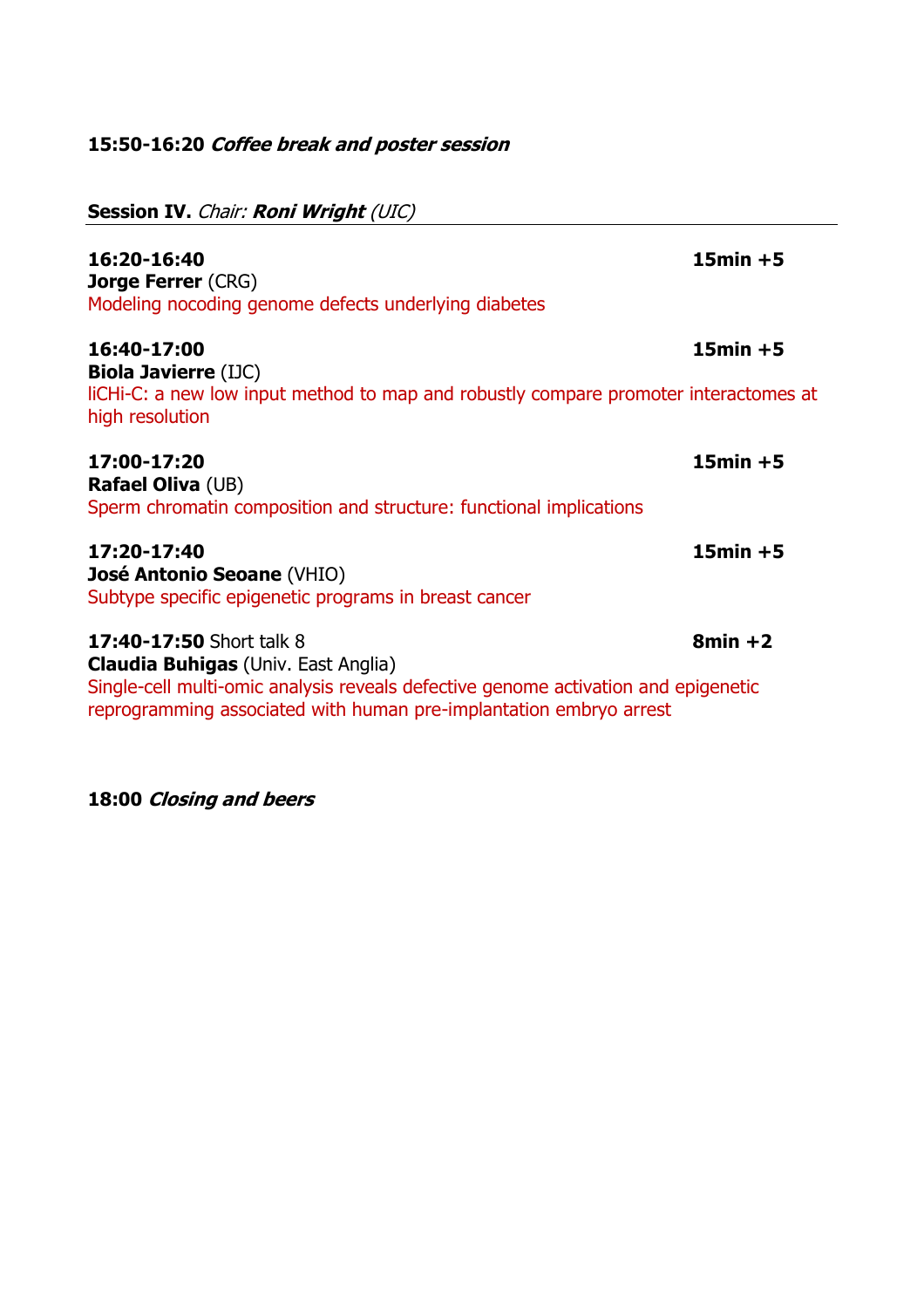### **POSTERS**

### **1-Lucía Álvarez González** (IBB-UAB)

Evolutionary implications of 3D chromatin remodeling in the germ line

### **2-María J Barrero** (ISCIII)

Transcriptional profiles reveal sources of cellular stress in patients with undiagnosed rare diseases

#### **3-Mercedes Barrero** (CRG)

A genome-wide crispr screen to identify novel pathways involved in reprogramming and X-chromosome reactivation

**4-Silvia Beato** (ICM-CSIC)

Reprogramming of epigenetic marks during early development across vertebrates

#### **5-Maria Cadefau** (IJC)

The role of C/EBPß isoforms in acute myeloid leukemia

#### **6-Louise Chappell-Maor** (Univ. East Anglia)

The non-bisulphite conversion-based method, scEM-T-seq for dual single-cell methylome and transcriptome profiling

### **7-Dagne Daskeviciute** (Univ. East Anglia)

PIK3R1 and G0S2 are human placenta-specific imprinted genes associated with germline inherited maternal DNA methylation

**8-Anna Guixeras** (UB)

Planarian stem cell differentiation requires the acetyltransferase Smed-cbp-3

### **9-Blanca Lázaro** (UIC)

Polyphosphate degradation by NUDT3-Zn+2 regulates the architecture of nuclear speckles in human cells

### **10-Palmira Llorens** (UB)

The landscape of accessible chromatin in mouse liver regeneration

### **11-Zina Lüschen** (ICM-CSIC)

Immune stimulation on primary ovary cell culture of zebrafish

#### **12-Oliver Meers** (IJC)

Investigating the function of the linker domain of macroH2A in chromatin regulation with novel genomeediting approaches

**13-Beatriz Pérez** (UPF) ß cells regulatory functions and Type 1 Diabetes

#### **14-Carini Picardi** (IJC) Understanding the role of cohesin, CTCF and GATA1 mutations in myeloid leukemia of Down syndrome

**15-Mónica Salinas** (IBMB-CSIC) Differential genomic distribution of human histone H1 variants

## **16-María Sánchez Jiménez** (FSJD) Aurora Kinase B inhibitors: a search for new combinatorial strategies to target Ewing Sarcoma

**17-Marc Subirana** (UPF) Profiling the insulinoma genetic landscape